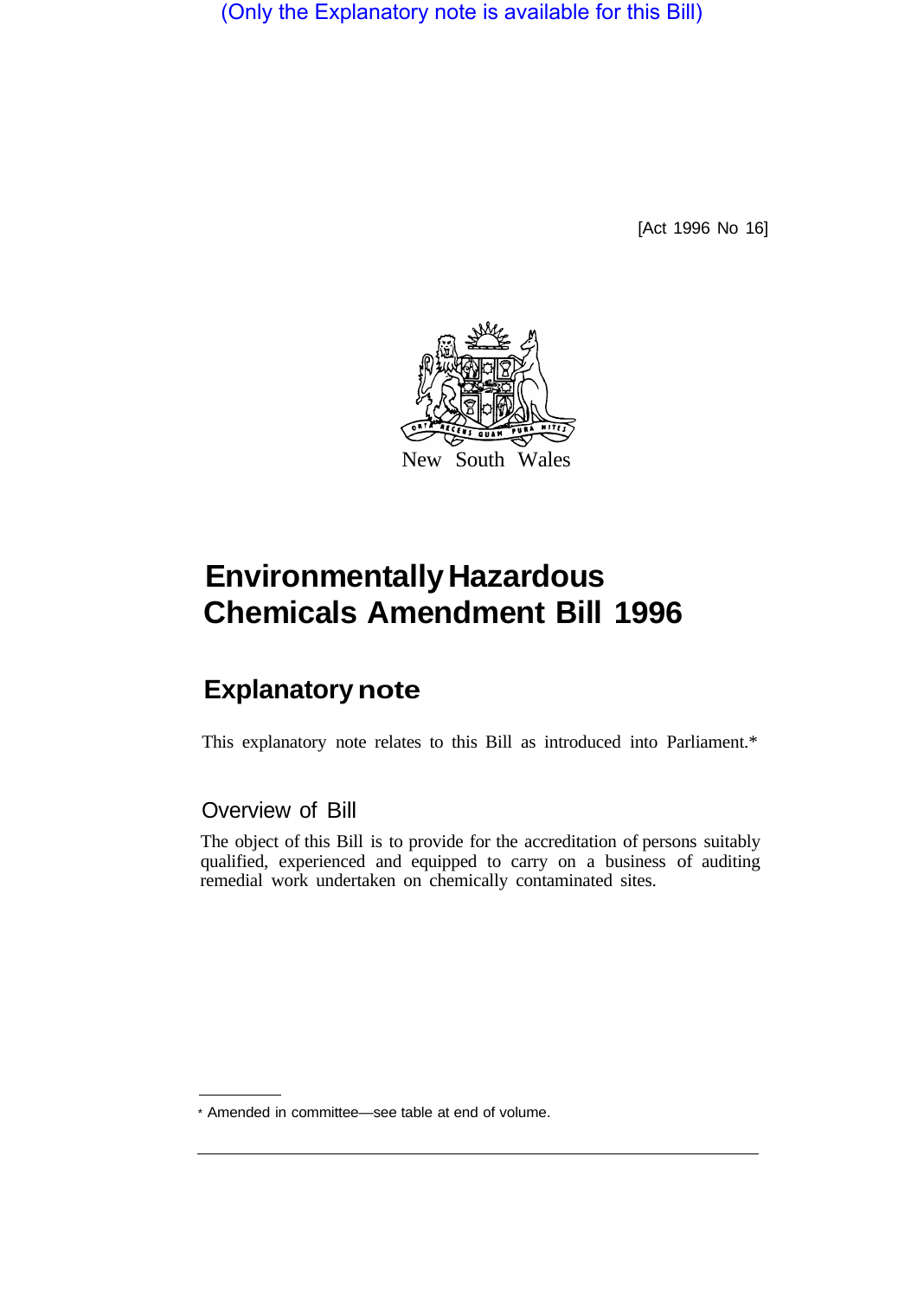Environmentally Hazardous Chemicals Amendment Bill 1996 [Act 1996 No 16]

Explanatory note

### Outline of provisions

**Clause 1** sets out the name (also called the short title) of the proposed Act.

**Clause 2** provides for the commencement of the proposed Act on a day or days to be appointed by proclamation.

**Clause 3** is a formal provision giving effect to the amendments to the *Environmentally Hazardous Chemicals Act 1985* set out in Schedule 1.

#### **Schedule 1 Amendments**

**Schedule 1 [l]** and **[2]** make consequential amendments.

**Schedule 1 [3]** amends section 35 of the Act (which confers power on the Environment Protection Authority to require remedial action to be taken in respect of chemically contaminated sites) so as to allow the Authority to require the occupier of a contaminated site to obtain a site audit in respect of any remedial action required to be carried out on it.

**Schedule 1 [4]** inserts a Division 3 (sections 36A-365) into Part 5 of the Act. The new provisions define a *site audit* and provide for the accreditation of site auditors.

In the context of Part 5 of the Act, a "site audit" is a review of remedial work that has been carried out on land regarded as chemically contaminated, in order to evaluate the environmental quality of the land. This involves scrutiny of reports provided by the person who carried out the work, and may involve on-site inspection and testing. In some cases, a site audit may be carried out in the course of assisting officers of the Environment Protection Authority for the purpose of ascertaining whether remedial work required by the Act to be undertaken in respect of the land has been satisfactorily performed. In other cases, a site audit may be commissioned by a local council or by the occupier or a prospective developer of the land, in order to determine whether contamination of the land has been sufficiently eliminated or mitigated by remedial work for the land to be developed for a particular purpose or range of purposes. (This might, for instance, be necessary in order to meet the requirements of an environmental planning instrument.) In cases where a site audit is to be carried out to meet the requirements of any law, it will be necessary for the audit to be carried out by an accredited site auditor. In the case of other site audits, accreditation will provide a reliable guide as to the expertise of the person commissioned to carry out the audit.

Companies and other corporate bodies cannot obtain accreditation as a site auditor. In order to obtain accreditation, a person must satisfy the Authority that he or she meets the necessary criteria. Criteria will be set by the